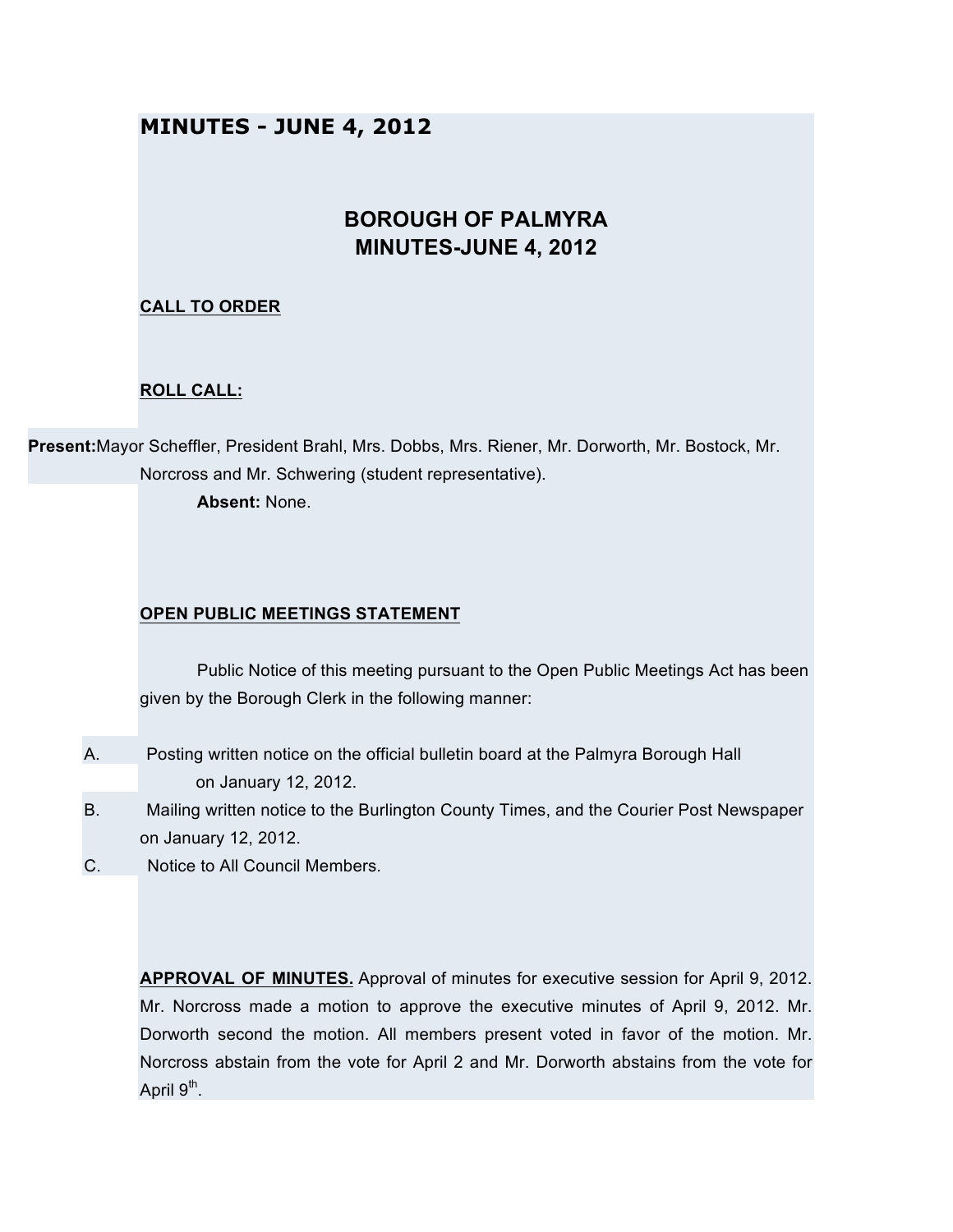#### **CORRESPONDENCE.**

**A.** Grand opening of band shell. Mayor Scheffler reported that the Borough is looking towards the end of July to show off the new band shell that was completed by the Girl Scouts.

**B.** Appointment to Public Works Committee.

**C. Resolution 2012-121,** Resolution in Support of S-302 Sponsored By Senator Joe Pennacchio The Transparency In Government Act Which Would Codify And Expand On The State Public Finance Website. Mayor Scheffler requested that this be listed on the next agenda.

#### **DISCUSSION ITEMS.**

**1.** Sewer plant-Mayor Scheffler discussed that there have been various different issues with complaints of odor from the sewer plant. Mr. Kirchner-ERI reported that Mr. Ryan and himself had met with representatives of the DEP today, one representative from local enforcement section and one from the air quality permitting section. They discussed the complaints from residents and the trees that were removed to make repairs to the fence. There will be new trees installed in the next few weeks and the other dead trees will be replaced. Mr. Kirchner discussed that they are looking to place a windscreen to block odors from the neighborhood and extend the eq tank lines longer below. The time of the operations of the pump station and adjusting the run time is also going to be reviewed. Mr. Kirchner explained that the transfer of the sludge to the trucks brings odors complaints and that they are looking at a better way to complete the transfers. Mayor Scheffler inquired if there is a copy of the report from the DEP available. Mr. Kirchner replied that the DEP will send a summary email in a few days and he will forward the email to the Mayor and Administrator.

**2.** Concession Stand Proposals. Mr. Gural reported that one proposal was received for the concession stand. Mr. Gural explained that he had reached out to the non-profits again to submit a quote. The baseball and softball teams had run the stand the past week end with Greg Benson help and made a profit, but it was a one-time event. They do not have enough volunteers to run the stand full time. Mayor Scheffler discussed the stand being opened on an as needed biases. Mr. Gural explained that the stand is expense to maintain with salaries, maintenance and supplies. There was no funding in the budget for the operating of the stand. President Brahl inquired as to what the net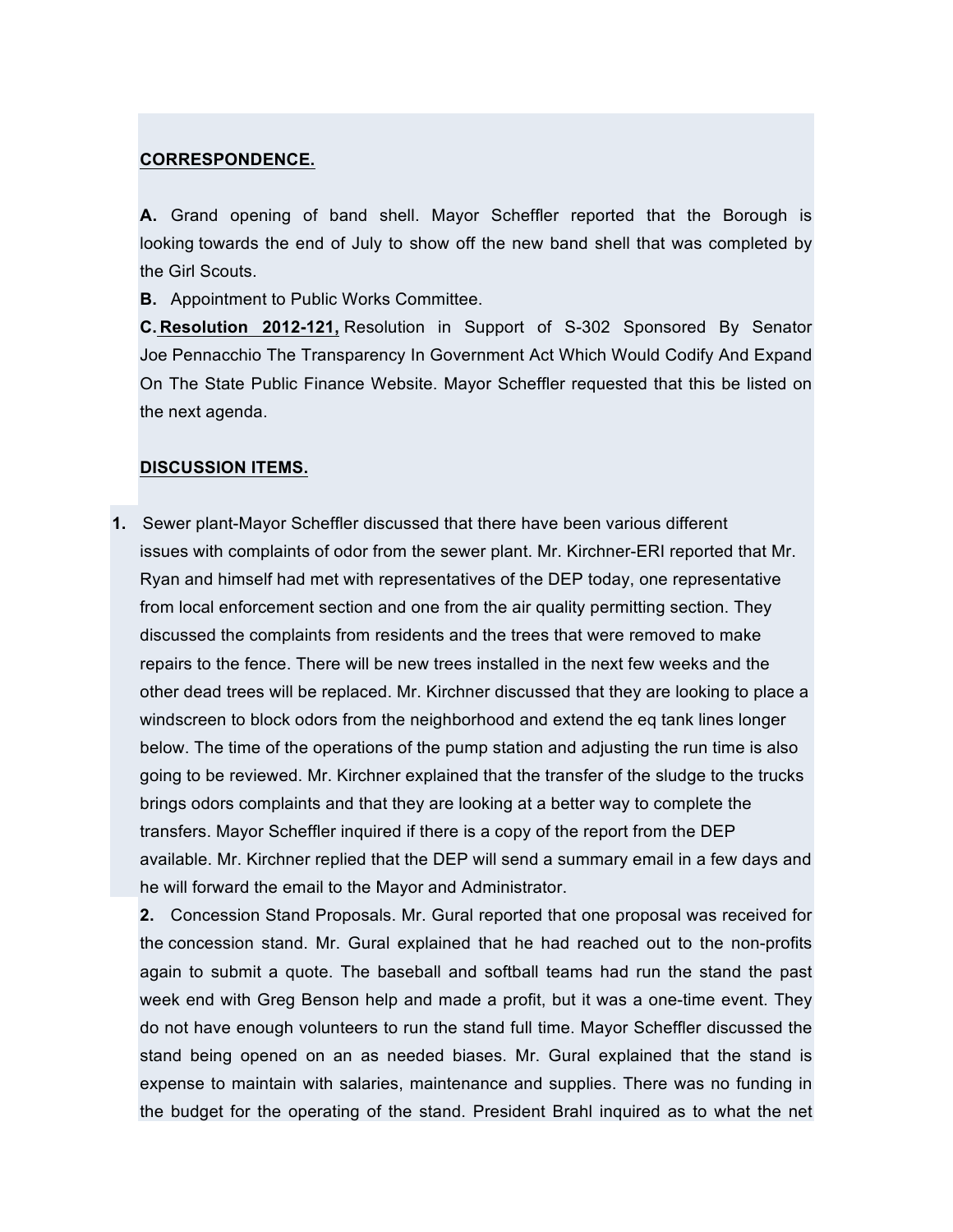cost was for last year. Mr. Gural replied that the stand actually lost about \$2,000 last year and that the cost cannot be measured in dollars and cents compared to the value of the stand to the residents and the present of someone at the field. President Brahl discussed that it was a good program last year and that it is reasonable to have the Borough place someone there. Mrs. Riener discussed that the stand is normally open in March and that the loss of funds was for the entire season, there would be less loss this year due to a late opening. Mr. Norcross explained that the stands main funding is obtained through the football season starting in August. The work at the stand teaches the students hire about a small business and dealing with the public. Mr. Gural discussed that the cameras are still not repaired and all of the damage done to the stand by vandals has not been repaired. Mr. Benson is cleaning the restrooms and his salary is directly paid from that line item for the stand. The damage to the stand was not anticipated in the budget and the funds have to be allocated. Mr. Bostock inquired if any of the damage was covered by insurance. Mr. Gural explained that due to the high deductible there was no coverage. President Brahl discussed that it is the consensus of council to restart the stand under the Borough's supervision. Mr. Gural will meet with Mrs. Lewis, CFO to find the funds necessary for start-up of the stand.

- **3.** Front End Recycling Containers. Mr. Gural reported that the containers have gone out to bid and that the Harbour will pay for the cost over a six year period. Willow Shores will pay the entire amount upfront.
- **4. MACCS agreement. Resolution 2012-122,** Resolution Authorizing The Borough Of Palmyra To Enter Into The MACCS Joint Purchasing System. Mayor Scheffler explained that this resolution allows the borough to enter into an interlocal service agreement with Maple Shade and other municipalities for trash removal at the apartments and condos. President Brahl made a motion to approve the resolution, Mr. Norcross second the motion. At the call of the roll, the vote was:

**AYES:** President Brahl, Ms. Dobbs, Mrs. Riener, Mr. Dorworth, Mr. Bostock, Mr. Norcross.

#### **NAYES:** None.

**5.** Unsafe building-331 West Broad-Mr. Gural reported that Mrs. Kilmer has safety concerns and health concerns about the property. Mr. Norcross thanked Mrs. Kilmer for the report on the property and that the pictures help show the real problems and issues. Mrs. Kilmer explained that she has issued code enforcement tickets and has attempted to give certified notice to the owner. Mr. Rosenberg explained that the Judge has in the past taken a hard line on code enforcement issues. Mr. Norcross discussed that a court matter can take a few months and that the borough needs to be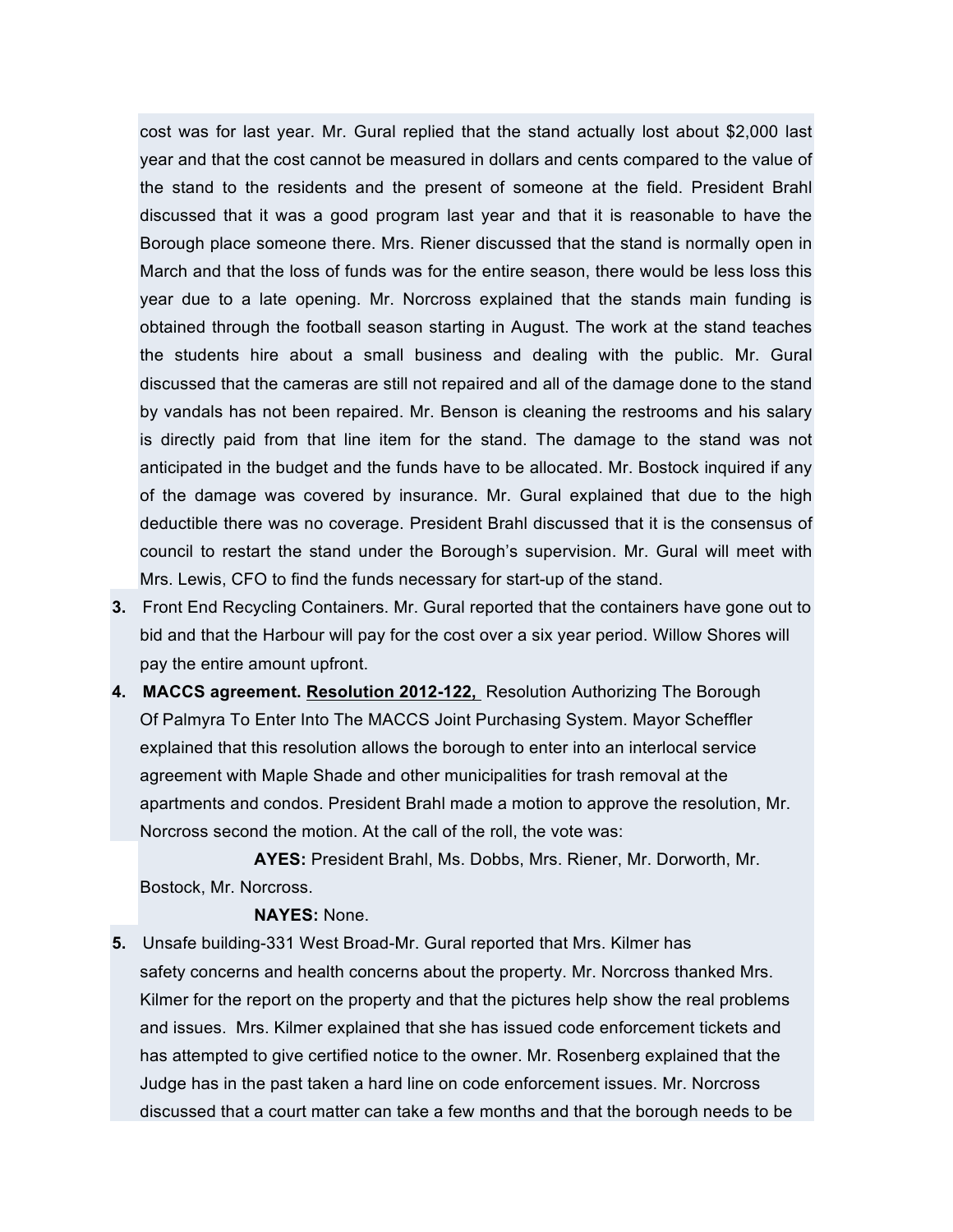able to do something in the meantime. Mr. Rosenberg replied that there are several legal issues involved with the borough entering private property without permission. Mrs. Riener inquired as to what can be done to address the immediate needs of the property. Mayor Scheffler inquired if the borough could be held liable if the property catches on fire, since they are now aware of the condition. Mrs. Kilmer discussed that the County Board of Health would refer the issue back to the borough and that she is trying to get hold of the owners. Mr. Rosenberg will review the recommendation from Mrs. Kilmer and explore ways to that the borough can secure the properties, but that he cautions against entering private property. President Brahl inquired as to the amount of the fine. Mrs. Kilmer replied that it can be upto \$10,000 and that the court can order the owner to fix the property. Mrs. Kilmer explained that a few years ago the owner did make some improvements, but nothing since then. There is an actual tree growing into the house. Mr. Bostock recommend that the Boroughs engineer also give a report and suggest ways to make the house safe. Mrs. Kilmer explained that she cannot obtain access to the property; it is gated and locked. Mr. Gural informed council that the owner has paid the taxes through 2011 on the property. Mayor Scheffler recommend that Mrs. Kilmer be allowed to post the building as unsafe for human occupancy. Mayor Scheffler discussed that the council needs to move ahead aggressively and that action should be taken at the July meeting.

- **6.** New Hires (sewer, admin asst.) Mr. Norcross excused himself from the room due to a conflict. Mr. Gural discussed that the current public works/sewer department part time employee needs to be full time and receive schooling as a sewer tech. The recommendations for an administrator assistant and deputy clerk will be available for the next meeting. The public works employees are cleaning borough hall, but the position needs to be more permanent. Mr. Gural is recommending that Mr. Benson work ten(10) hours at the community center, fourteen hours(14) hours at the concession stand and clean borough hall for two (2) hours a day. This would increase his hours to 34 hours and still be part time. President Brahl expressed concerned about the number of hours that is required for part time and full time and the qualifications for health car. President Brahl recommend that the matter be defer to finance committee for review before appointment.
- **7.** Reappointment of inspectors in construction office.(building sub-code 4 yr. term, electrical sub-code,). Mayor Scheffler explained that these will be done by resolution at the next meeting and that all of the inspectors will remain the same.
- **8.** BID-Mayor Scheffler discussed that council has a copy of the ordinance in their packet to repeal the ordinance creating the BID. Mr. Bostock explained that there was a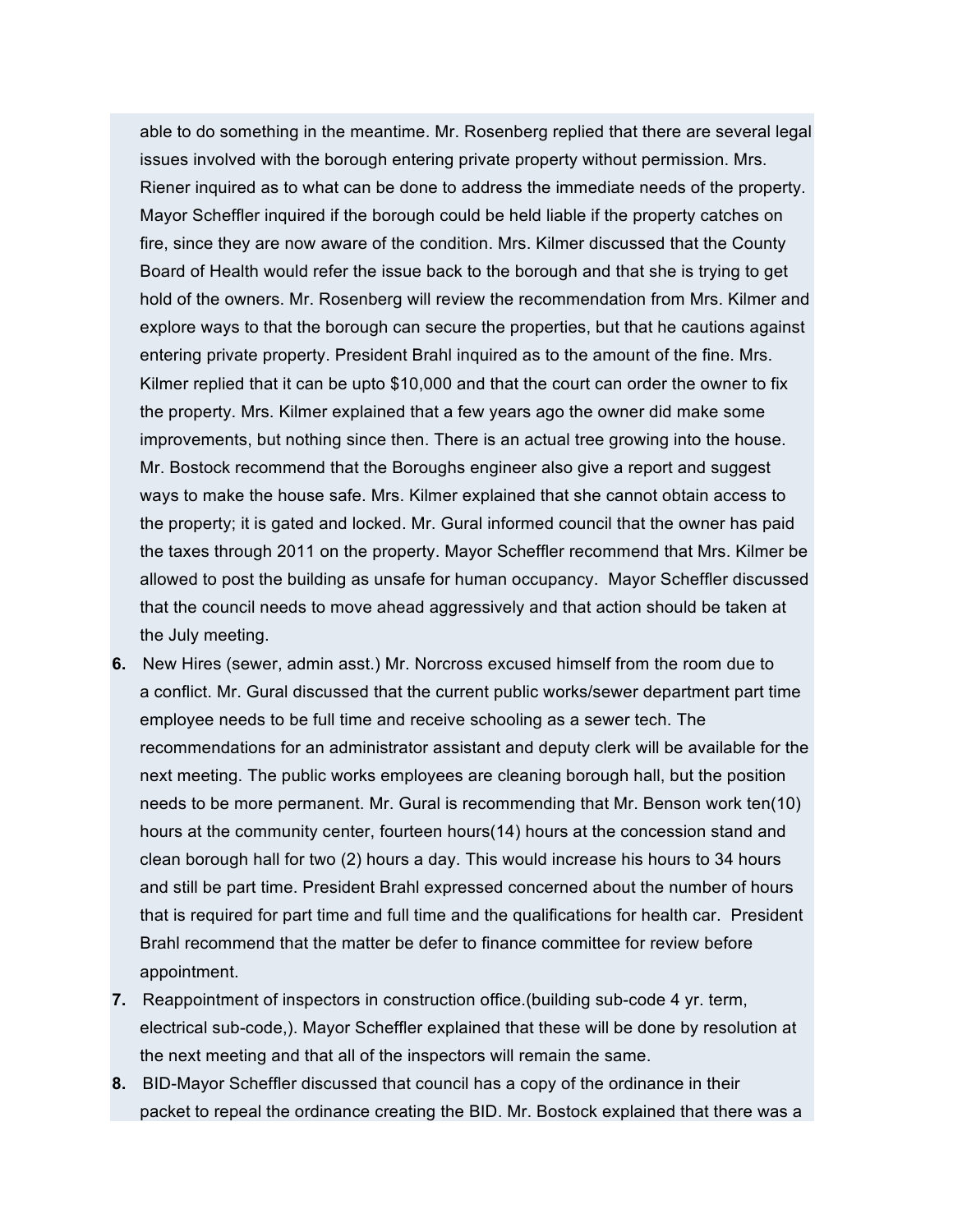question on the BID's status of their 501. Mr. Bostock discussed that he had talked to Mrs. Lewis, the CFO about the issue and what impact it would have on the borough. Mr. Bostock would like to Mr. Rosenberg and Mr. Stewart reviews this matter for a clear direction for the council. Mayor Scheffler discussed that if the correct paperwork was not filed, there could be financial issues. Mrs. Riener inquired about the status of the audit? Mr. Bostock replied that the auditor has the necessary paperwork and that it should be completed within the next week. Mr. Rosenberg expressed that it is important information to know if the BID is a 501c or what their status is in the process of becoming one. The borough council needs to look at the by-laws of the BID. Mr. Rosenberg explained that the BID functions in the same way as the school tax, and that council does not have the authority to withhold their funding. Mr. Rosenberg discussed that the lack of filing a timely audit is grounds to dismiss the funding. Mr. Gural explained just because the board of directors resigned, it does not mean that there is no longer a BID and that the current board of directors is still in place until July. Mrs. Riener discussed that she would like to have more information before introducing the ordinance. Mayor Scheffler explained that an introduction of the ordinance does not mean it is approved. President Brahl agreed with Mrs. Riener that council should wait till next week to introduce the ordinance.

- **9.** Parking-Morgan Avenue, Columbia at Garfield. Chief Pearlman informed council that he is recommending that the parking spaces for the Lutheran Church be switched to time parking. Mr. Gural discussed that Environmental Resolutions is looking at Garfield, Wallace and Columbia also for parking and traffic issues.
- **10.** Handicapped Parking-721 Cinnaminson Avenue. Ordinance will be introduced at next meeting
- **11.** Tree Officer appointment. Mayor Scheffler appointed Thomas Ryan as the tree officer for the Borough.
- **12.** Magellan Contract.(phone service). Mr. Gural explained that he had met with the company that the borough can save sufficient amounts by switching. The services would not change and Magellan also can provide a T-1 line which will help with the internet as well as the phone service. The Borough is looking at a savings of \$800.00 per month by switching. Mr. Dorworth inquired about the length of the contract. Mr. Gural replied that the borough would be locked into a three year contract.
- **13.** ADA/LAD consultant. Mr. Rosenberg informed council that municipalities have been getting sue for violations of ADA and that there are individuals who are going to various towns looking for the violations. Mr. Rosenberg recommended that the borough have a study complete of the borough owned buildings for ADA compliance. Mrs. Riener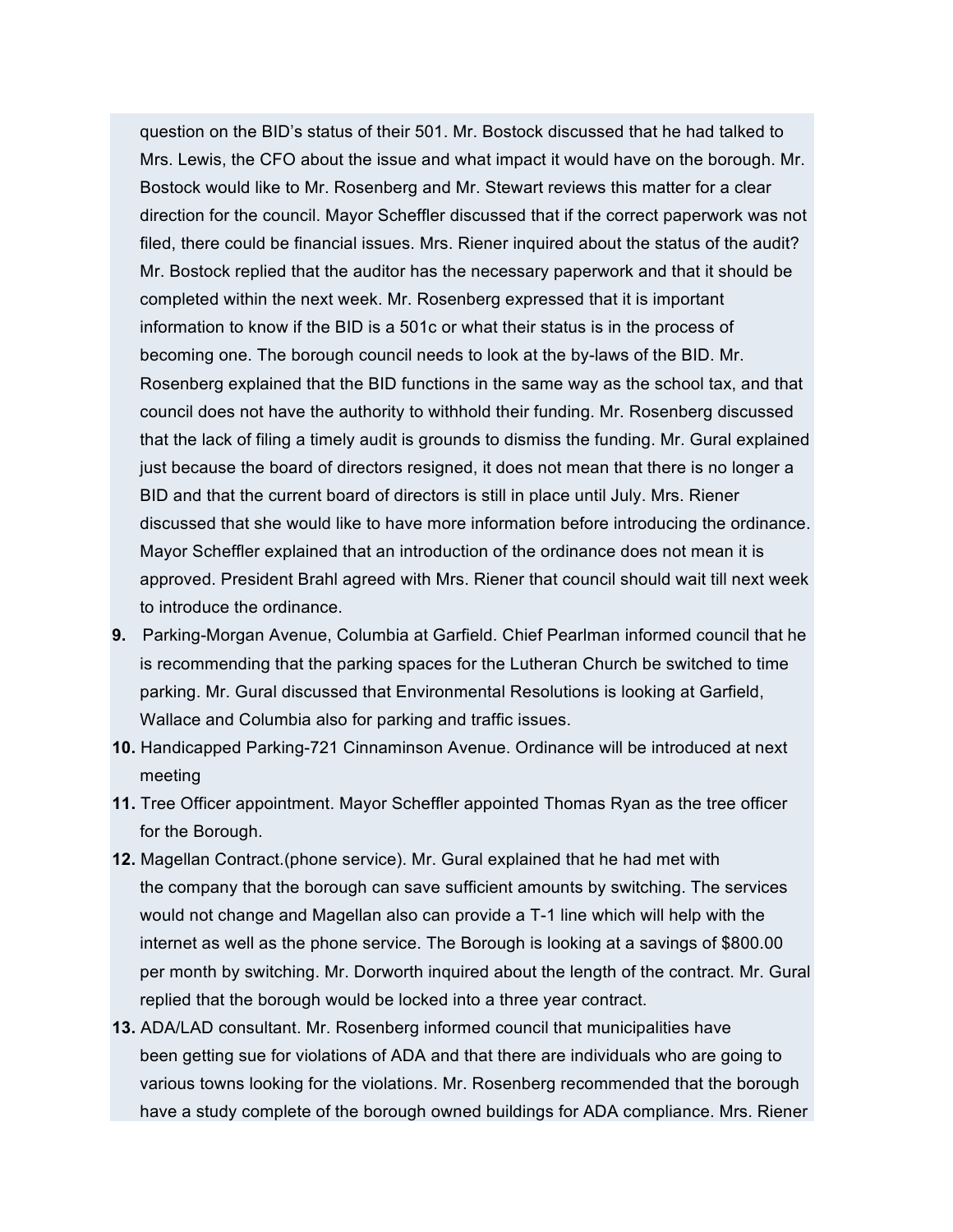inquired if the JIF completes ADA studies for the towns. Mr. Gural replied that the JIF has already completed their inspection and is satisfied. President Brahl discussed that a consultant is not needed at this time; Jif has already completed their inspection and is satisfied. Mr. Rosenberg explained that he attempted to head off lawsuits before they occur. Mayor Scheffler discussed that the intent is to make sure that the Borough is ADA, but that it still does not protect the borough from be sued. Mr. Gural will solicit at least three proposals for a LAD consultant for councils review. Mr. Norcross returned to the meeting.

- **14.** Light Rail. President Brahl reported that a subcommittee was formed and is in the process of gathering facts. They are looking at what benefits the train brings to the borough, the ridership of the trains, court costs associated with the train and other costs that the Borough has to absorb due to the train. President Brahl will report at the August work session meeting with the fact-finding. Mayor Scheffler discussed that it should not be the responsibility of the towns along the Riverline to police the stations and the trains. There should be state police or officers with arrest authority on the trains. Mayor Scheffler explained that there has been a rise in burglaries due to economics and that the train has made it easier to escape from a town after committing a crime. Mayor Scheffler advised residents to keep their car doors lock and to notify the police if someone is around their neighborhood that does not belong there.
- **15.** Polling Places for Election. Council discussed the relocation of the polling places for the election due to handicapped accessibility and problems with getting the polling places opened on time. Mrs. Riener discussed just moving a few of the polling places and leaving the ones located at the Harbour in place. Mrs. Sheipe informed the council that they have to request a change of the polling locations through the County Board of Elections.

**Administrator Report.-** Mr. Gural advised council that Chief Pearlman would like to hire a part time police clerk. Chief Pearlman explained that he would like to hire Renee Montgomery as the police clerk and have her start next week. A Resolution of appointment will be placed on the next agenda.

Mr. Norcross discussed the band shell and that the Girl Scouts did an excellent job. There is trash left in the band shell from people hanging out on the stage and steps. Mr. Norcross is recommending having a gate that can be drawn across the band shell to keep people out.

**PUBLIC COMMENTS.** President Brahl made a motion to open the meeting to the public, Mr. Norcross second the motion. All members present voted in favor of the motion.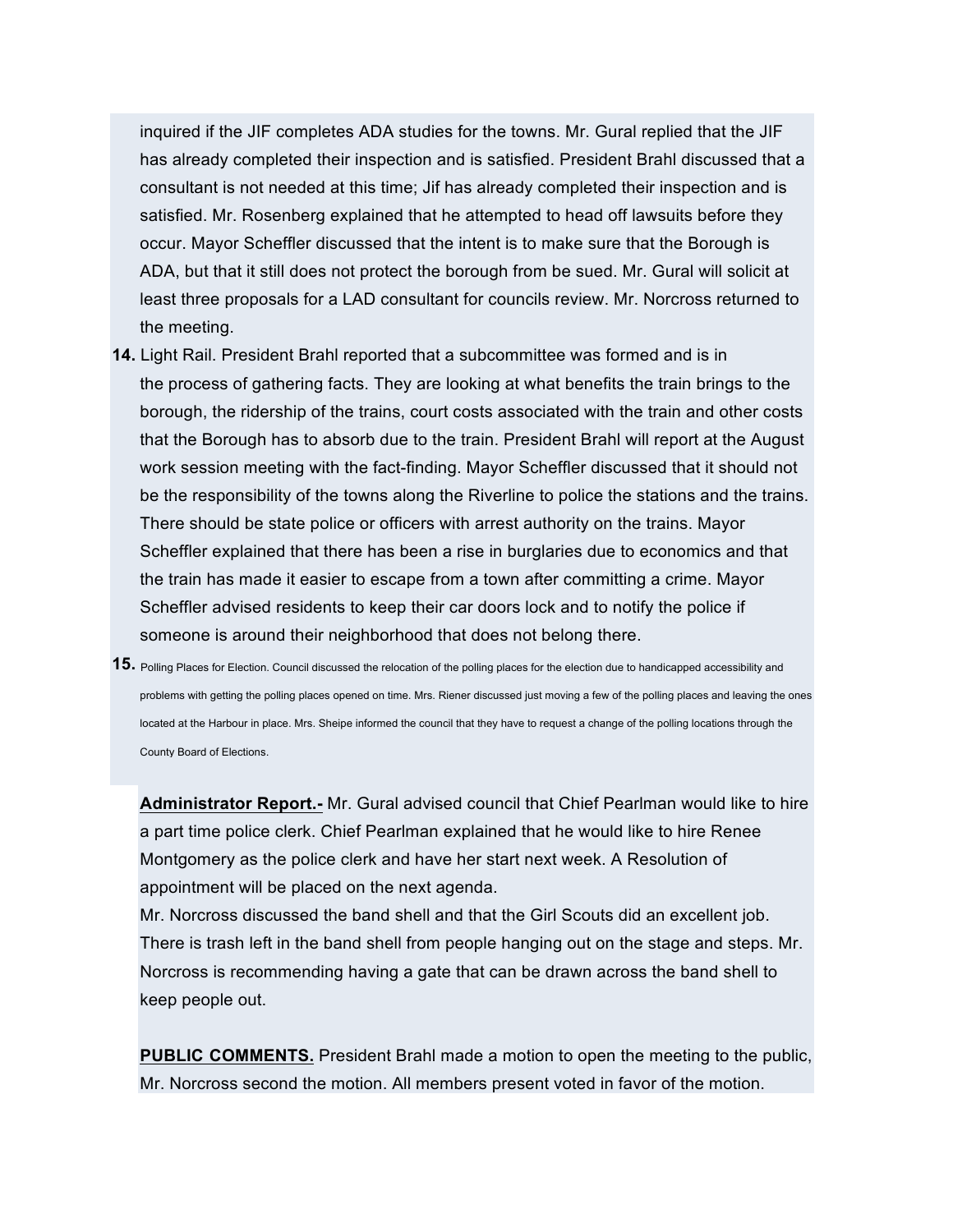Mr. Smith-Vansant-inquired about the borough cutting back services to the Harbour. Mayor Scheffler replied that all contracts are being negotiated and that all residents will receive the same trash service of one day a week. Mr. Smith inquired about the recycling carts. Mr. Gural explained that through the MACCS program the recycling will be handled by Burlington County. There will be savings with the recycling program and that the Harbour will be required to purchase the containers over a six (6) year period. Mr. Smith inquired about the shade trees that are given to other properties in the borough. Mr. Gural explained that the Harbour is private property and that the borough cannot place anything on private property. Mr. Smith discussed that he feels that he pays a lot of taxes and does not get the same service as other residents. Mayor Scheffler replied that the contracts should have been renegotiated and renewed several years ago and they have been in negotiation meetings for the last several months with the Harbour.

Mrs. Mortgu-Furrer-Maryland Avenue thanked Mayor Scheffler for her quick response to her call and emails. There was a study completed in Poland about the micor-biogical germs in the air. Mrs. Mortgu-Furrer is concerned about the bacteria counts that create hazardous germs in the air for the neighborhood. Mayor Scheffler replied that there is a report from the DEP and that it will be posted on the website when the official copy is mailed to borough. Mrs. Mortgu-Furrer discussed that the odor was bad last Wednesday. Mr. Ryan explained that they were doing a clean out of the tank and that stirred it up.

Mr. Brooks-East Broad Street inquired why the borough has to make the BID payments in May and June. Mayor Scheffler explained that the borough would be in violation if they did not bill for the money and forward the payments to the BID. The BID is still in existence and that the council is waiting for their audit. Mr. Brooks inquired as to why the sewer charges for a commercial property is so high, he only has a powder room and an apartment. Mayor Scheffler explained that the borough is reviewing changing the sewer billing to water usage rates only during the winter months so that it does not affect watering of the lawns, etc.

Mr. Dorworth made a motion to close the public portion. Mr. President Brahl second the motion. All members present voted in favor of the motion.

**CLOSED SESSION. Resolution No. 2012-123,** Resolution Excluding The Public From Certain Meetings Pursuant To Section 8 Of The Open Public Meeting Act C. 231 P.L.